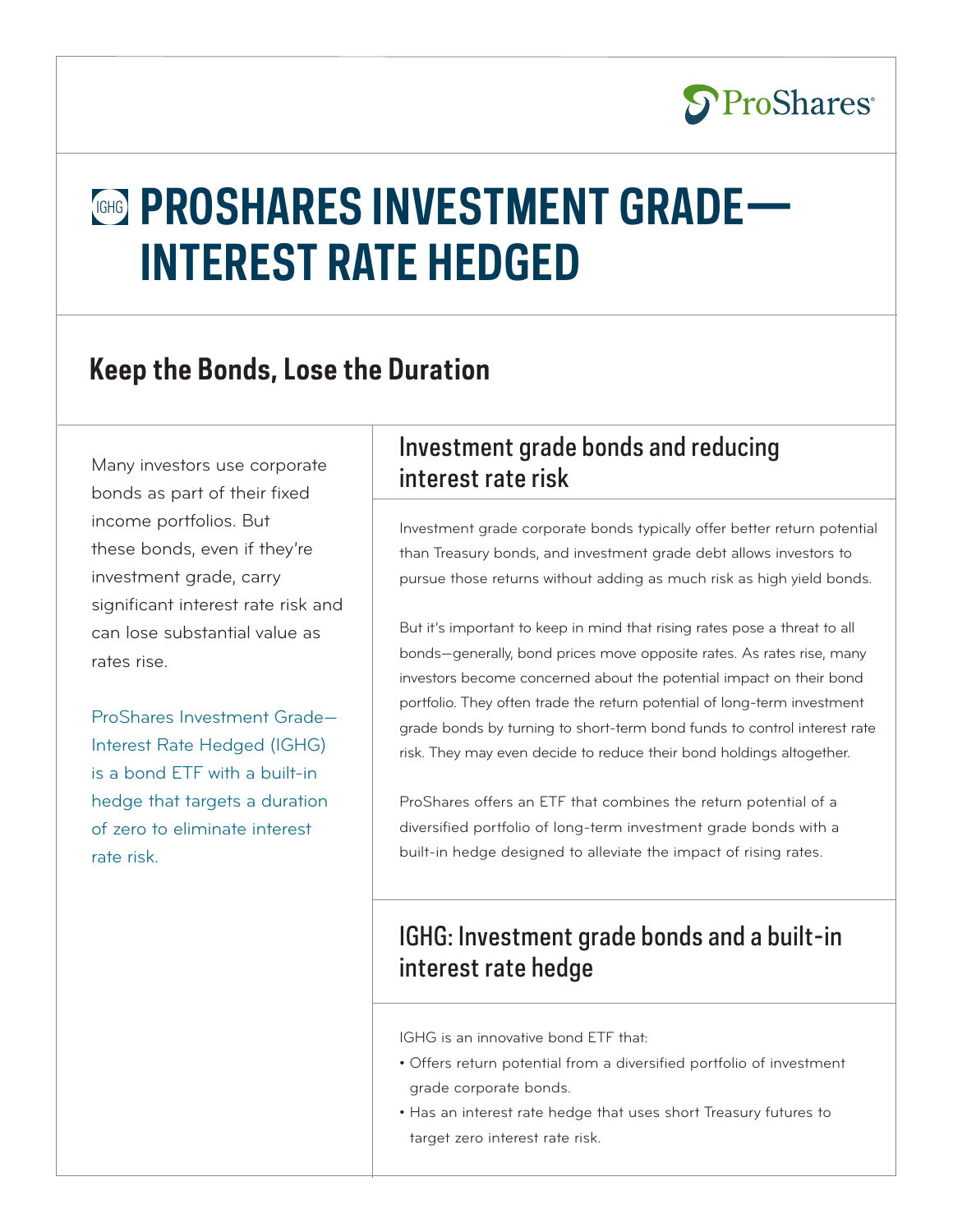### How IGHG seeks returns while fighting against rising rates

### A portfolio of diversified long-term investment grade bonds to generate returns

Many investors use investment grade corporate bonds as a way of seeking additional returns in their fixed income portfolios.

IGHG seeks to track the FTSE Corporate Investment Grade (Treasury Rate-Hedged) Index:

- A diversified portfolio of more than 250 dollardenominated investment grade corporate bonds from both U.S. and foreign issuers.
- Bonds must have at least a \$1 billion issue size and at least 5.5 years until maturity.
- May not allocate more than 3% to any single issuer.
- Bonds rated investment grade by both Moody's and S&P (minimum Baa3/BBB-).

While the portfolio of corporate bonds may offer additional return potential, long-term investment grade bonds are subject to substantial interest rate risk.

#### Short Treasury futures to hedge against rising interest rates

To fight the effects of rising interest rates, IGHG's index shorts U.S. Treasurys as a built-in hedge. The hedge is designed so that the combined portfolios target a duration (a measure of price sensitivity to interest rate changes) of zero.

That means IGHG targets zero interest rate risk.

To replicate the index's hedge, ProShares IGHG:

- Blends short positions in 10-year, Long-Term, and Ultra Long Term Treasury futures, to hedge across a significant portion of the yield curve.
- Rebalances monthly to target zero duration.

### Unlike short-term bond funds, IGHG targets a duration of zero

Duration measures a bond portfolio's price sensitivity to interest rate changes. When rates rise, bond prices fall. Many investors turn from long-term toward short-term bond funds to reduce their portfolio's duration. While shortterm funds may fare better than long-term funds, they still have interest rate risk and will be hurt as rates rise.

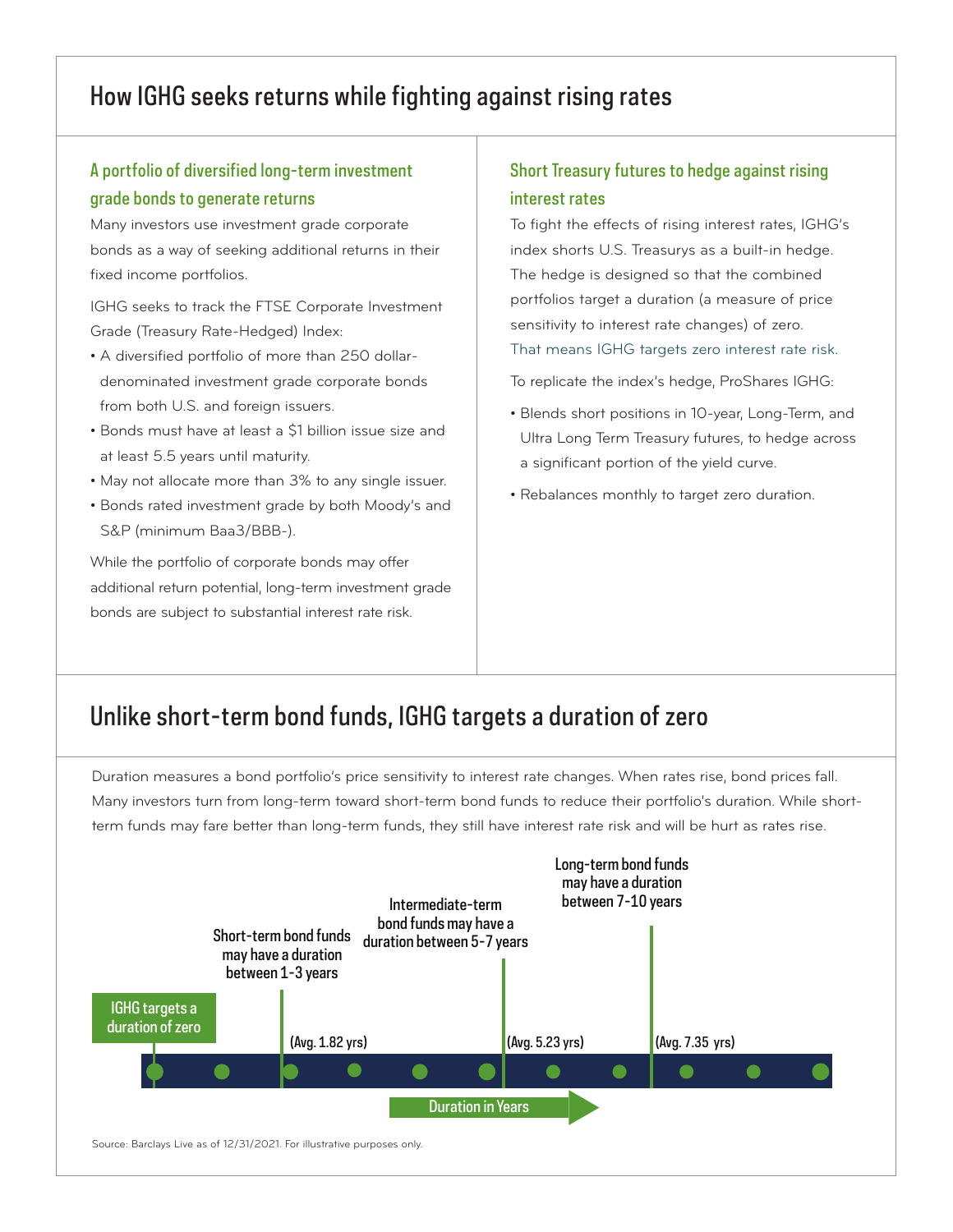Ticker Symbol: IGHG

Intraday Symbol: IGHG.IV

Bloomberg Index Symbol: CFIIIGHG

#### Investment Objective: IGHG

seeks investment results, before fees and expenses, that track the performance of the FTSE Corporate Investment Grade (Treasury Rate-Hedged) Index

Inception: 11/5/2013

### About the ETF Advantages of IGHG

#### Lower sensitivity to rate changes than short-term bonds

By targeting a duration of zero, IGHG seeks to have almost no sensitivity to rising rates. Unlike short-term bond funds that still have interest rate risk, IGHG should be less sensitive to rate changes.

#### The return potential of long-term investment grade bonds

IGHG's returns are generated by exposure to the credit risk of a diversified portfolio of investment grade corporate bonds.

#### A built-in hedge targeting zero interest rate risk

IGHG uses short positions in three different Treasury futures across the yield curve to target zero duration, effectively hedging against interest rate risk. (Note that the cost of this hedge is reflected in the net asset value of the ETF, not in the yield.)

### Potential risks

#### **Performance**

There is no guarantee that the fund or its index will achieve intended objectives.

#### Credit risk

The fund is not designed to mitigate credit risk or other factors, which may have a large impact on investment grade bonds.

#### Hedge risk

The short Treasury exposure may not completely eliminate the interest rate risk of the long investment grade bond positions. If rates decline, an unhedged investment in the same investment grade bonds will outperform the fund.

#### Short sales

The short Treasury positions should lose value as Treasury prices increase.

#### Other risks

For more on risks, obtain a prospectus from your financial professional or visit ProShares.com.